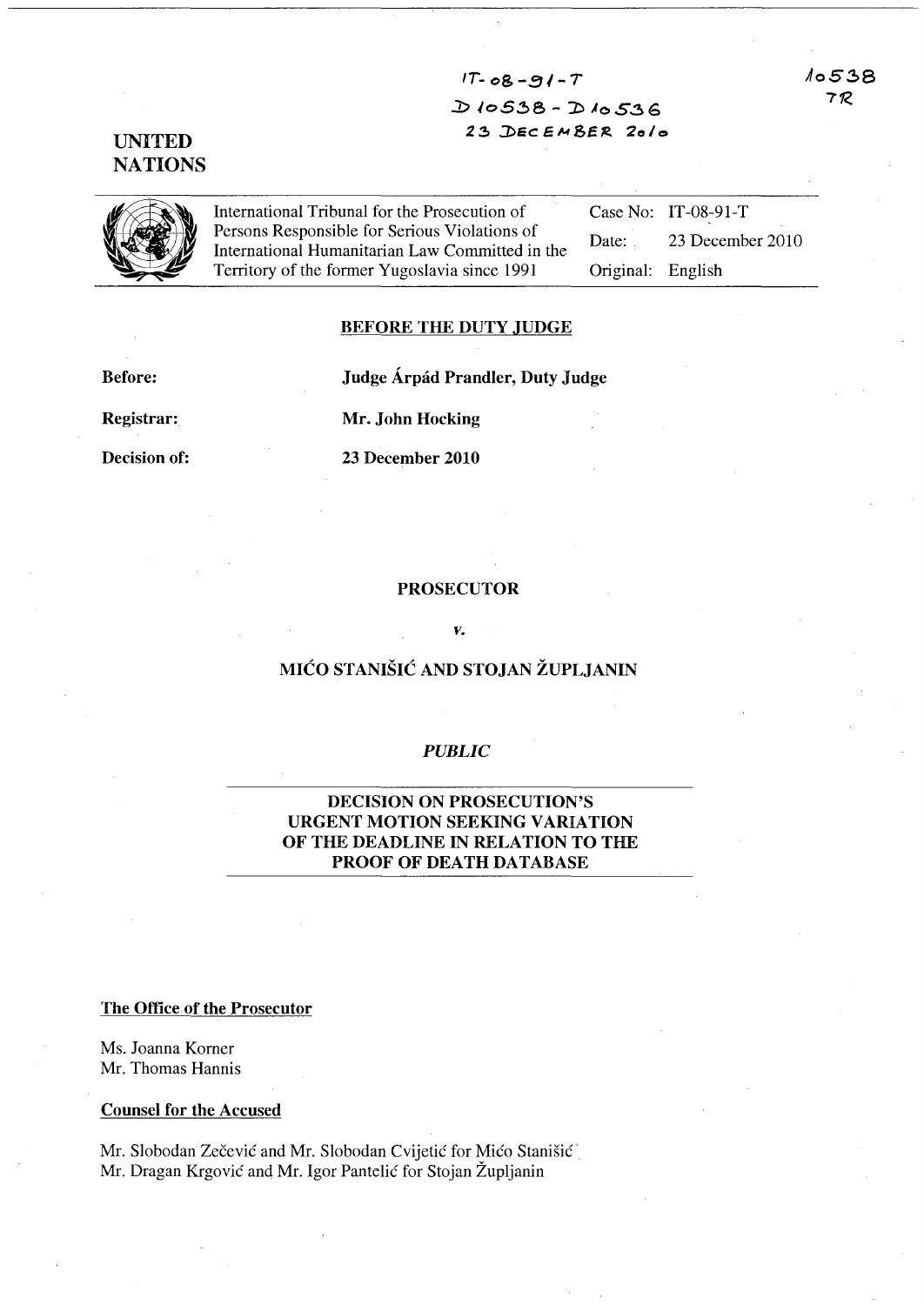I, ARPAD PRANDLER, Judge of the International Tribunal for the Prosecution of Persons Responsible for Serious Violations of International Humanitarian Law Committed in the Territory of the fonner Yugoslavia since 1991 ("Tribunal"), acting in my current capacity as Duty Judge in accordance with Rule 28 of the Rules of Procedure and Evidence ("Rules"), am seised of the "Prosecution's urgent motion seeking variation of the deadline in relation to the proof of death database", filed publicly on 23 December 2010 ("Motion"), whereby the Prosecution seeks an extension of time to 17 January 2011 to file the "Consolidated Hyperlinked Spreadsheet", which the Trial Chamber on 17 December 2010 ordered the Prosecution to file by 3 January 2011 in accordance with certain criteria ("Directions"); $<sup>1</sup>$ </sup>

NOTING the Prosecution's submissions that it "is not in a position to carry out the necessary review of the POD database and produce a Consolidated Hyperlinked Spreadsheet within the time frame required by the Directions under the current circumstances", and further:<sup>2</sup>

- that "[t]he Directions were issued at a time when most staff members are already on leave for the winter recess";
- that "[c]urrent weather conditions in The Hague have also meant that public transportation means have been hampered and staff members are facing difficulties reaching the Tribunal";
- that the eight criteria set by the Directions require "substantial time-consuming amendments to the POD database", as further specified by the Prosecution, "which cannot be physically achieved within the eight working days provided by the deadline";
- in relation to the eighth criterion, which concerns the provision of indications whether supporting documents are not yet available in a working language of the Tribunal, that "[a]t the current stage, the wide majority of the supporting material has not been translated";
- that "the Prosecution had already been working for three days on the amendment of the database in accordance with the Directions, when it received on 22 December 2010, by email, information from the Trial Chamber that, inter alia, the "one victim one row principle [of the Directions] has been abandoned (to complicated) (sic)", which "will require the Prosecution to start the project anew";

NOTING the Prosecution submission that neither the Defence of Mico Stanisic nor the Defence of Stojan Župljanin would oppose the requested extension; $3$ 

I Directions to the Prosecution with regard to its motion to add proof of death database, issued publicly on 17 Dec 2010.  $<sup>2</sup>$  Motion, paras 7-10.</sup>